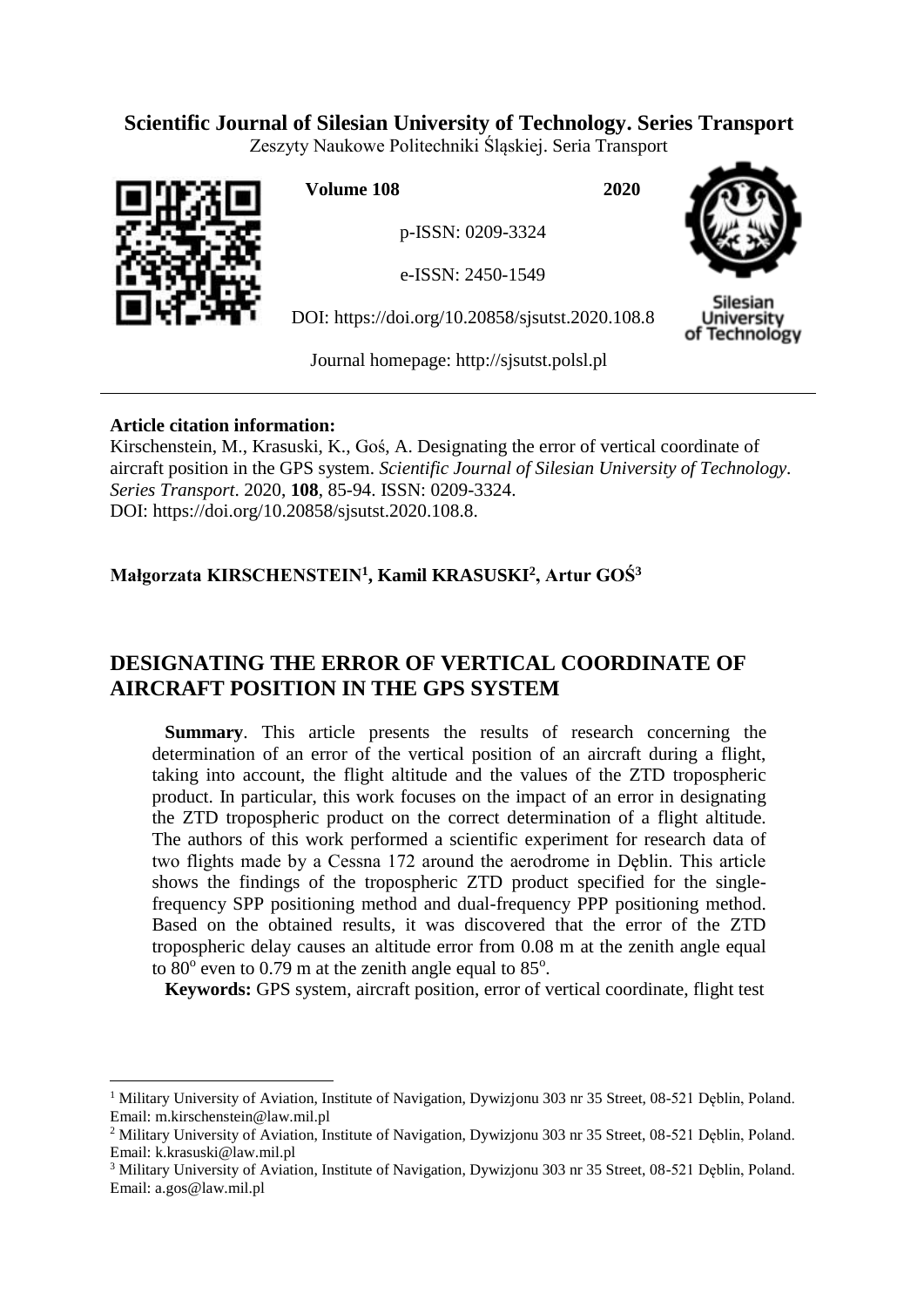#### **1. INTRODUCTION**

The emergence of GNSS on-board receivers, on the market, has significantly facilitated the navigation exploitation of the aircraft. The use of GNSS on-board receivers outside the usual navigation functions provides a lot of additional information, for example, connected with specifying atmospheric parameters, that is, the ionospheric and tropospheric delays [5]. Thus, the ionosphere delay constitutes a dispersion part of the atmosphere, whereas the troposphere delay is a neutral part of the atmosphere for GNSS signals [7]. The impact of the ionospheric delay is particularly important in the GNSS differential measurements since it causes vector scaling between the reference station and the on-board GNSS receiver [3]. On the other hand, the tropospheric correction is reflected in determining the aircraft vertical coordinate. An incorrect determination of the aircraft altitude may consequently lead to an air incident or accident. It is, therefore, crucial to conduct scientific research with regard to the determination and monitoring the value of the tropospheric correction in the GNSS satellite measurements in aviation.

The basic equipment of an aircraft is a single frequency GNSS receiver. In this case, the impact of the tropospheric delay is designated using deterministic models [2]. For this reason, the tropospheric delay is added to the geometric distance between the satellite and the receiver in an observation equation in the Single Point Positioning (SPP) code method [6], similar to an observation equation in GNSS phase measurements. In the SPP method, the tropospheric correction is defined by means of the Slant Troposphere Delay (STD) values. The STD value comprises SHD (Slant Hydrostatic Delay) parameters and SWD (Slant Wet Delay) parameters [8]. The SHD and SWD components are calculated as follows:

- SHD is determined on the basis of ZHD values (Zenith Hydrostatic Delay) and the mapping function,
- SWD is determined on the basis of the ZWD value (Zenith Wet Delay) and the mapping function.

The sum of the ZHD and ZWD parameters in its final product is defined as ZTD (Zenith Troposphere Delay [4].

In case of on-board dual-frequency GNSS receivers, the scheme of designating the tropospheric correction varies. Namely, the ZHD parameter is still determined using the deterministic model, whereas, the ZWD parameter is designated in the stochastic process. To determine the troposphere correction employing the data from the dual-frequency GNSS receiver, the Precise Point Positioning (PPP) method is used [10]. Ultimately, the ZTD tropospheric product is defined as a sum of the ZHD component from the deterministic model and the ZWD component from the stochastic model.

In this paper, the authors present and describe research results concerning the determination of an aircraft vertical error coordinate in the aspect of applying the ZTD tropospheric correction. Furthermore, the authors designate the ZTD parameter based on the single-frequency SPP code method centred on GPS data from an on-board receiver. In addition, the authors of this work also determine the ZTD parameter, using the dual-frequency PPP method based on GPS data derived from an on-board receiver. The difference in the ZTD parameter calculated in the SPP and PPP method allows designating the aircraft vertical coordinate. The calculations are based on real GPS data derived from the on-board GNSS receiver mounted in the Cessna 172. The registered GPS data comes from two air tests performed on the same day (16 June) around the aerodrome in Deblin.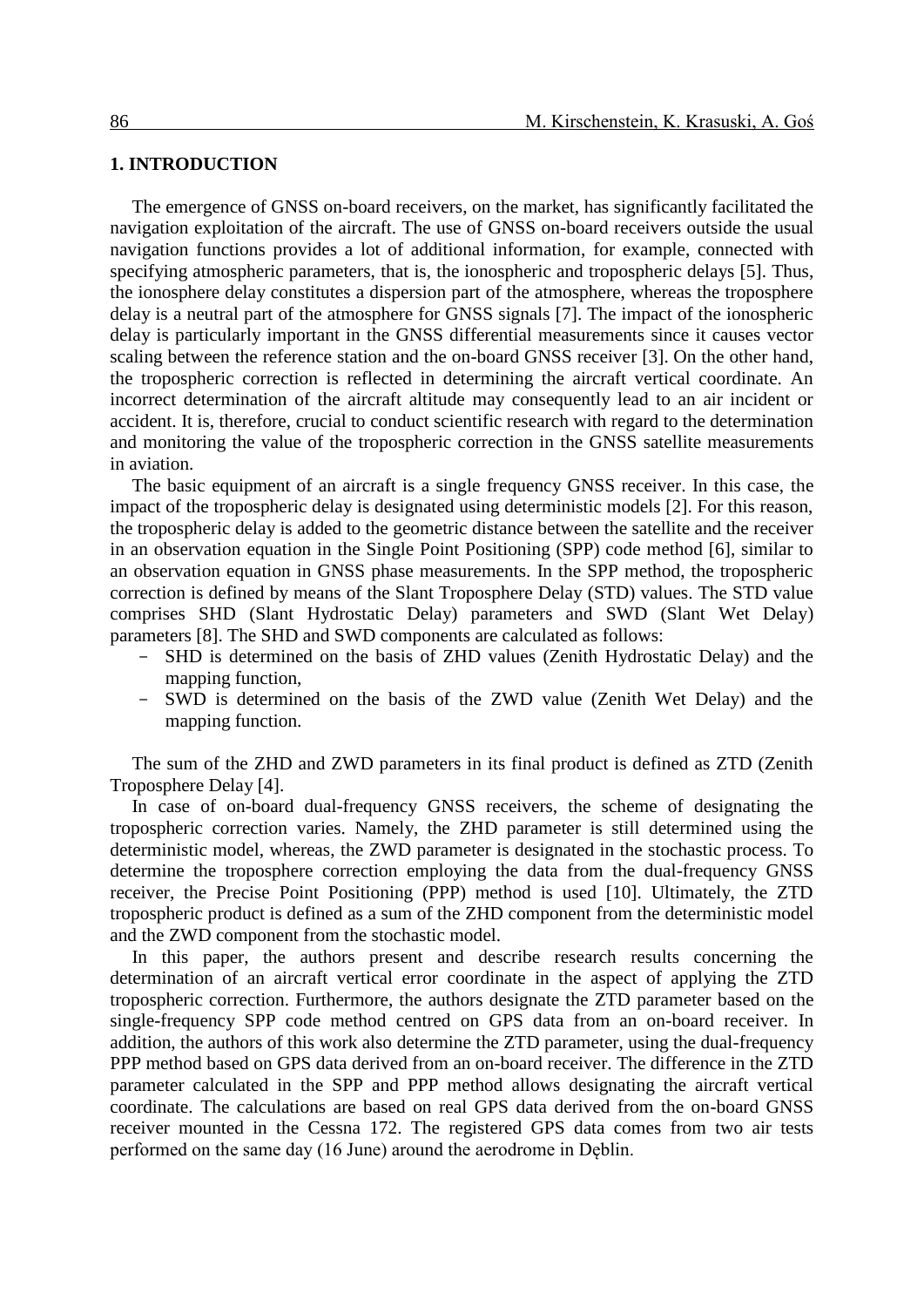### **2. RESEARCH METHODOLOGY**

The lack of the aircraft vertical coordinate of the aircraft is determined using the following dependence [1]:

$$
dh = \frac{dZTD}{\cos z} \tag{1}
$$

where:

*dh* - error of vertical coordinate of aircraft (expressed in metres), *dZTD* - error of Zenith Troposphere Delay (expressed in metres), *z* - zenith angle (expressed in degrees).

The parameter  $dZTD$  is determined from a relationship as below:

$$
dZTD = ZTD_{SPP} - ZTD_{PPP} \tag{2}
$$

where:

*ZTDSPP* - Zenith Troposphere Delay calculated from single-frequency SPP method (expressed in metres),

ZTD<sub>PPP</sub> - Zenith Troposphere Delay estimated from dual-frequency PPP method (expressed in metres).

Finally, after a transformation, we receive:

$$
dh = \frac{ZTD_{SPP} - ZTD_{PPP}}{\cos z}
$$
 (3)

Then, the parameter of the zenith angle z can be defined as the completion of the elevation of the angle as shown below:

$$
\cos z = \sin(90^\circ - El) \tag{4}
$$

where:

*El* - elevation angle (expressed in degrees).

The relationship from Equation 3 shows the error impact of designating the ZTD parameter upon the accuracy of determining a flight altitude for single-frequency GNSS observations. In Equation 3, the variable parameters are:

- parameter of the tropospheric delay  $ZTD_{SPP}$  determined in the SPP code method,
- parameter of the tropospheric delay  $ZTD_{PPP}$  determined in the PPP positioning method,
- parameter of the zenith angle *z*,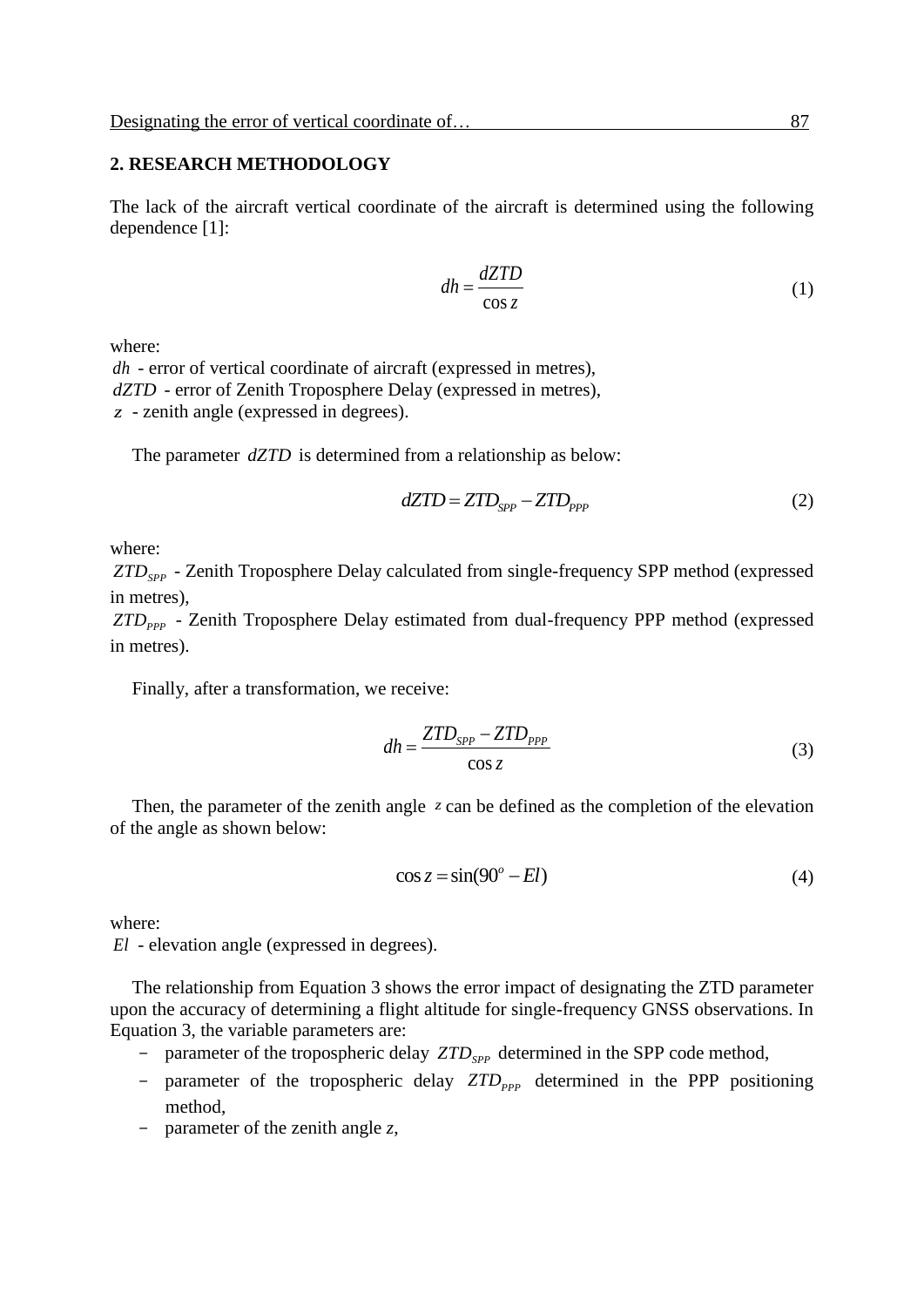- in the analysed case, the parameter  $ZTD_{SPP}$  is determined from the deterministic model in the SPP code method, whereas the parameter  $ZTD_{PPP}$  constitutes the reference value of the ZTD parameter, computed in the PPP measurement technique.

#### **3. THE RESEARCH EXPERIMENT**

In the research experiment, the authors designated the aircraft vertical coordinate based on the received data about the ZTD parameter and with regard to the zenith angle. The experimental test was carried out for GPS data coming from two air tests, executed on the same day. The first flight test lasted from 11:58:44 to 12:34:57 in accordance with GPST. The second flight test lasted from 14:31:50 to 15:00:04 in accordance with GPST. Both air tests were conducted by the Cessna 172, on board of which the Topcon HiperPro receiver was installed. In the first air test, the flight altitude of the Cessna 172 reached a maximum of 636 m, whereas in the second test it amounted to 352 m. The vertical flight trajectory in both flight tests is presented in the function of a measurement epoch in Figs. 1 and 2. In the investigations, the value of the ZTD parameter in the SPP code method was designated in the first place. The calculations of the Cessna 172, using the code observations for the SPP method, were made in the RTKLIB v.2.4.2 programme [9]. Furthermore, the ZTD parameter for the SPP code method was determined based on the troposphere model of Saastamoinen. In this case, the ZTD parameter was determined using the deterministic model of the tropospheric delay.

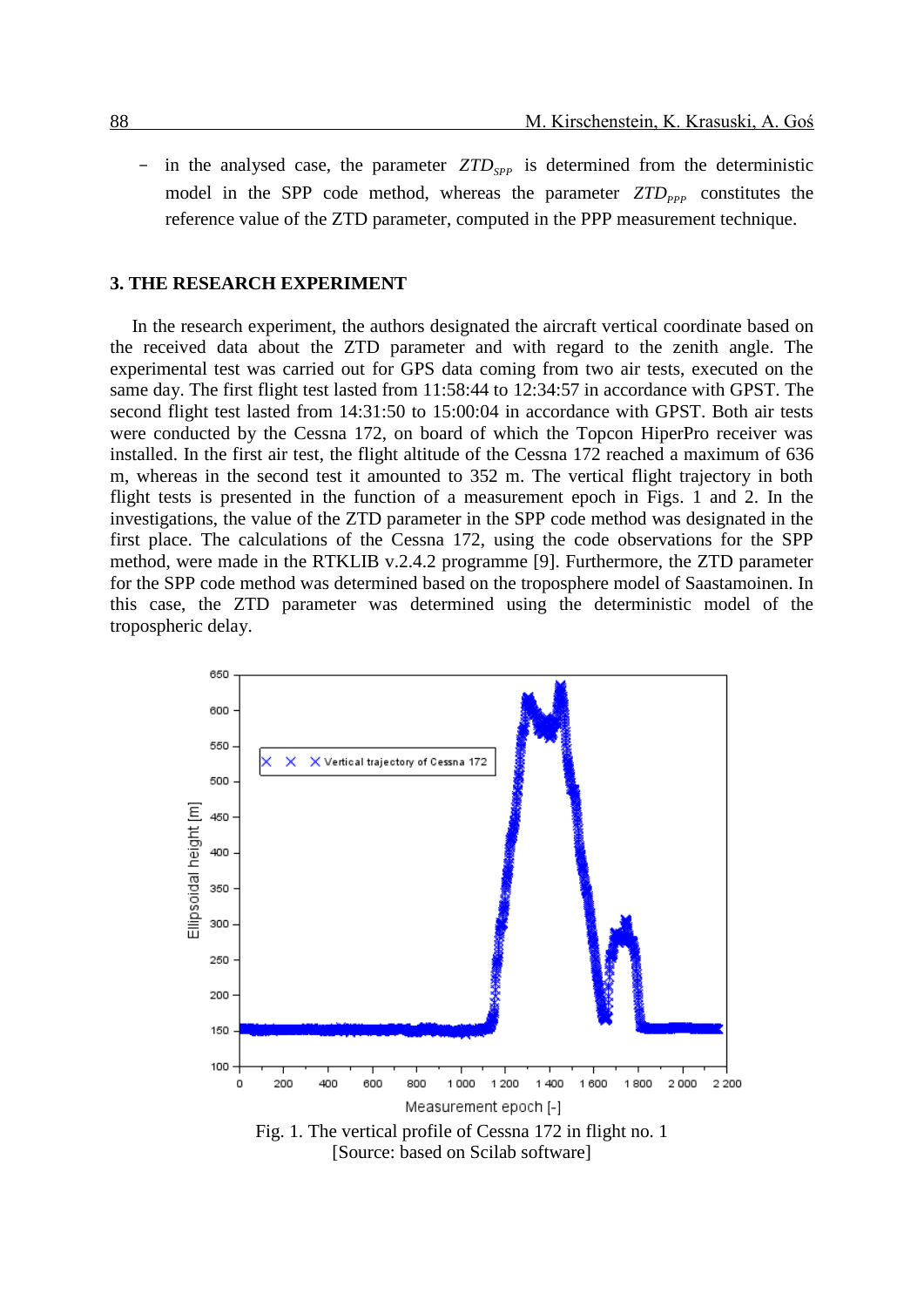In the second one, the authors designated the ZTD based on the PPP measurement technique. The calculations of the position of the Cessna 172, using a dual-frequency GPS code and phase measuring technique in the PPP measurement method was made in the CSRS-PPP v.2.26.0 programme [11]. Furthermore, the ZTD parameter for the PPP measurement technique was determined based on the troposphere VMF model. The ZHD parameter was determined from the deterministic model, whereas the ZWD parameter from the stochastic model of developing GPS code-phase observations.

Thereafter, a comparison of the ZTD value was made in accordance with formula (2) to determine the tropospheric delay error. Finally, the parameter error of the vertical aircraft coordinate was determined in accordance with formula (3). It should be added that the calculation adopted boundary values of the zenith angle from  $80^\circ$ , to  $85^\circ$ , with, with a leap every 1<sup>o</sup>. The numeric calculations were made in the Scilab v.6.0.0 [12].



[Source: based on Scilab software]

#### **4. RESULTS**

The obtained results are depicted in Figs. 3 to 6. In the first place, the values of the parameter *dZTD* for flight no 1 were depicted in Fig. 3. The values *dZTD* range from 0.014 to 0.039 m. Furthermore, the average value of the parameter *dZTD* equals 0.020 m.

Fig. 4 shows the results of designating a flight error of the Cessna 172 during flight no 1. The highest values of the vertical coordinate error are visible for the zenith angle equal to 85°. Then, the parameter takes the values from 0.155 to 0.443 m. In addition, the average value equals  $0.220$  m and the median value is equal to  $0.200$  m. For the zenith angle of  $84^\circ$ , the altitude error values range from 0.129 to 0.369 m. Moreover, the average value is 0.191 m,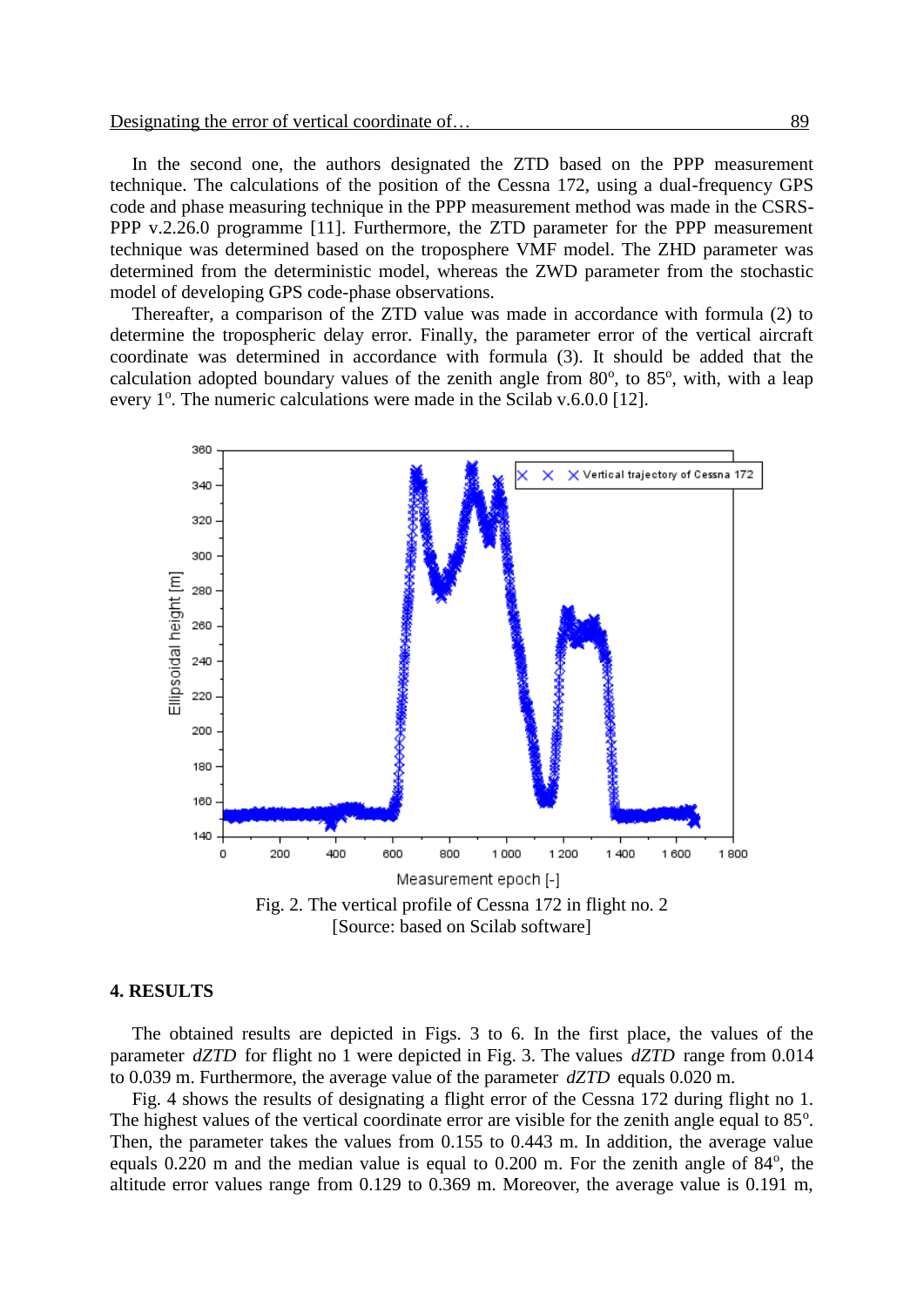with the median being equal to  $0.167$  m. For the zenith angle of  $83^\circ$ , the altitude error values range from 0.110 to 0.317 m. In addition, the average value equals 0.164 m, with the median being equal to 0.143 m. For the zenith angle of 82°, the values of altitude error range from 0.097 to 0.277 m. While the average value is 0.144 m, with the median being equal to 0.126 m. For the zenith angle of  $81^\circ$ , the altitude error values are between 0.086 m and 0.247 m. Furthermore, the average value is 0.128 m, with the median being equal to 0.112 m. For the zenith angle of  $80^\circ$ , the altitude error values range from 0.078 to 0.222 m. In addition, the average value is 0.115 m with the median being equal to 0.101 m. Having made an objective assessment of the results in Fig. 4, it is worth stressing that the maximum values are noticeable when the parameter also takes the highest values. On the other hand, when the flight altitude increases, the parameter *dh* rises as well.



In the second place, the values of the parameter  $dZTD$  for flight no. 2 were depicted in Fig. 5. The values  $dZTD$  range from 0.051 to 0.068 m. Furthermore, the average value of the parameter *dZTD* equals 0.060 m.

Fig. 6 shows the results of designating a flight error of the Cessna 172 during flight no 2. The highest error values of the aircraft vertical coordinate are visible for the zenith angle equal to 85<sup>°</sup>, as well as for flight no. 1. Then, the parameter *dh* value ranges from 0.583 to 0.781 m. In addition, the average value *dh* is 0.685 m with the median being equal to 0.661 m. When the zenith angle equals 84<sup>o</sup>, the altitude error values *dh* range from 0.486 to 0.651 m. Moreover, the average value *dh* is 0.571 m with the median being equal to 0.551 m. Then, the zenith angle is equal to  $83^\circ$ . The altitude error values *dh* are between 0.417 and 0.558 m. Furthermore, the average value *dh* equals 0.490 m, with the median being equal to 0.473 m.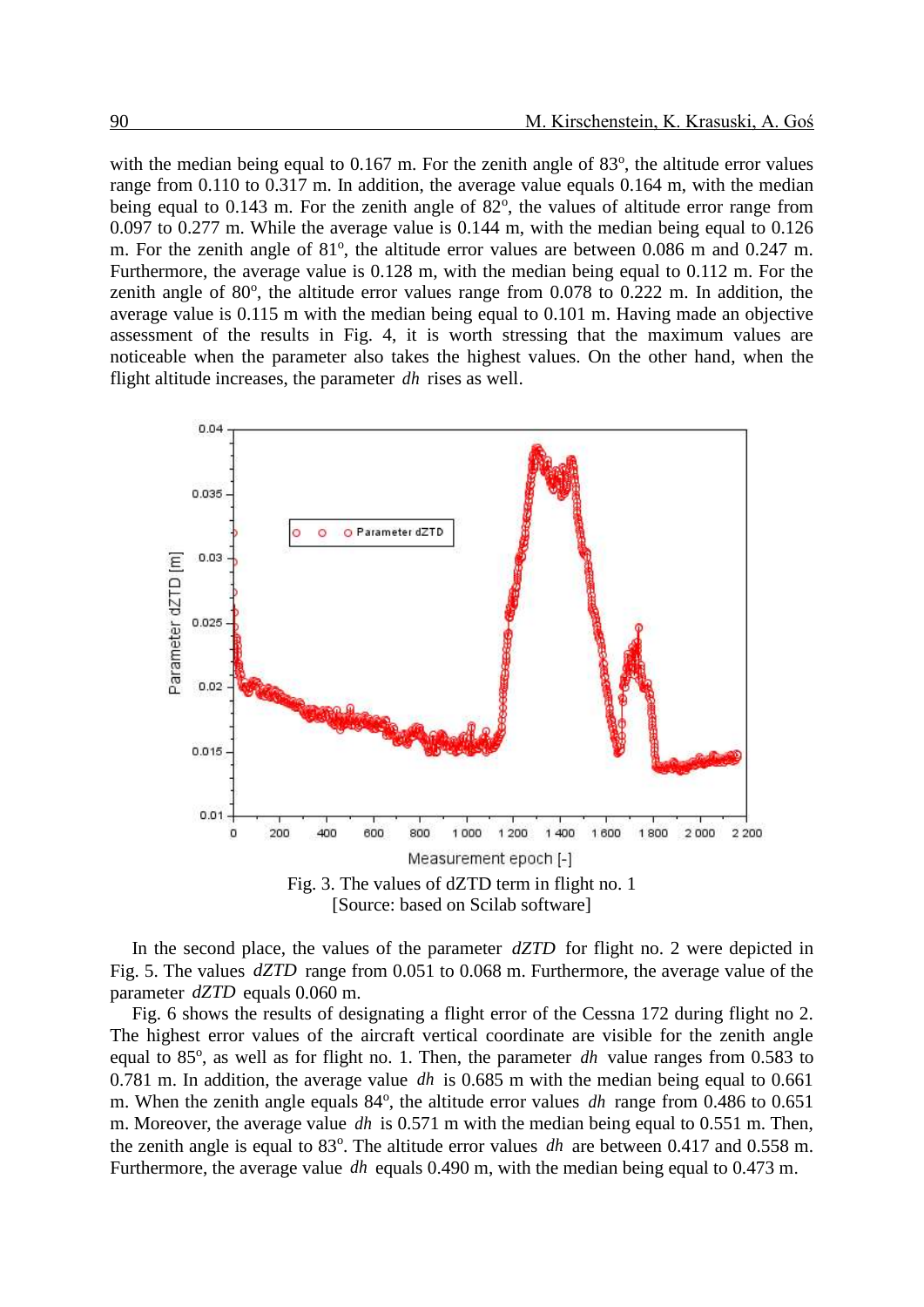

[Source: based on Scilab software]



[Source: based on Scilab software]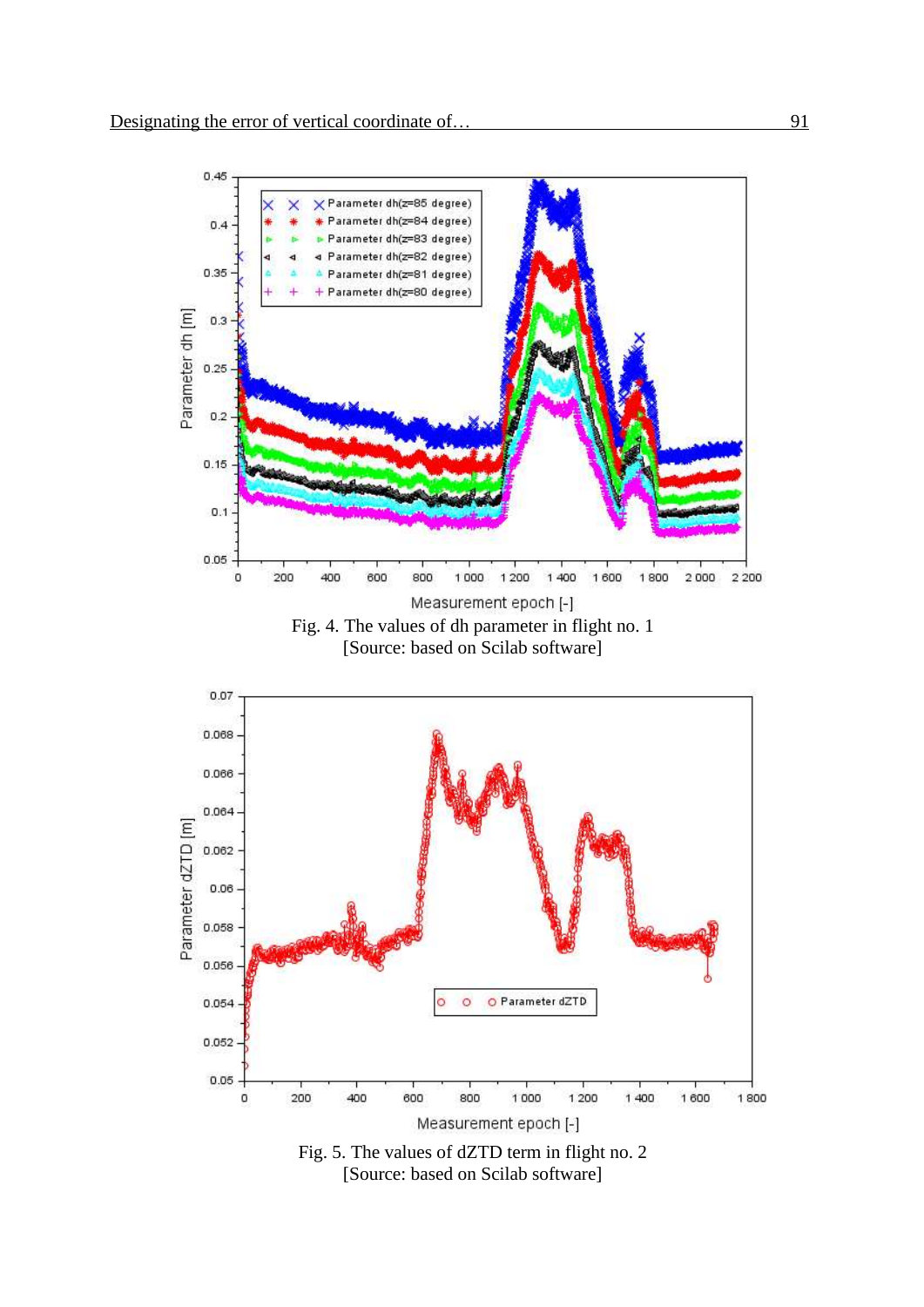

Fig. 6. The values of dh parameter in flight no. 2 [Source: based on Scilab software]

Then, for the zenith of  $82^\circ$ , the altitude error values *dh* range from 0.365 to 0.489 m. In addition, the average value *dh* is equal to 0.429 m, with the median being equal to 0.414 m. Moreover, for the zenith angle equal to 81<sup>°</sup>, the altitude error values *dh* are between 0.325 and 0.435 m. Moreover, the average value *dh* is 0.382 m, with the median being equal to 0.368 m. For the zenith angle of  $80^\circ$ , the altitude error values dh range from 0.293 to 0.391 m. In addition, the average value *dh* is equal to 0.343 m, with the median being equal to 0.332 m. Similar to flight no 1, the values  $dh$  are maximum. Also, the parameter  $dZTD$  has got the highest value. On the other hand, when the vertical coordinate increases, the parameter *dh* also rises. Based on the results obtained from the flight nos. 1 and 2, it is clear that the impact of the product of tropospheric ZTD is quite significant when determining the component of the vertical position of the aircraft.

#### **5. CONCLUSION**

This article presents research findings describing the vertical coordinate error of an aircraft during the execution of experimental flights. This work shows the algorithm of designating the vertical component error of the aircraft position in the function of the ZTD troposphere product error as well as the zenith angle. The scientific experiment was supported by the conducted investigations, in which the research material from two air tests was used. The flights were executed by the Cessna 172 over the aerodrome in Dęblin. This article determines the ZTD tropospheric product on the basis of the deterministic model for the SPP code method. Moreover, the ZTD reference value was defined for the SPP dual-frequency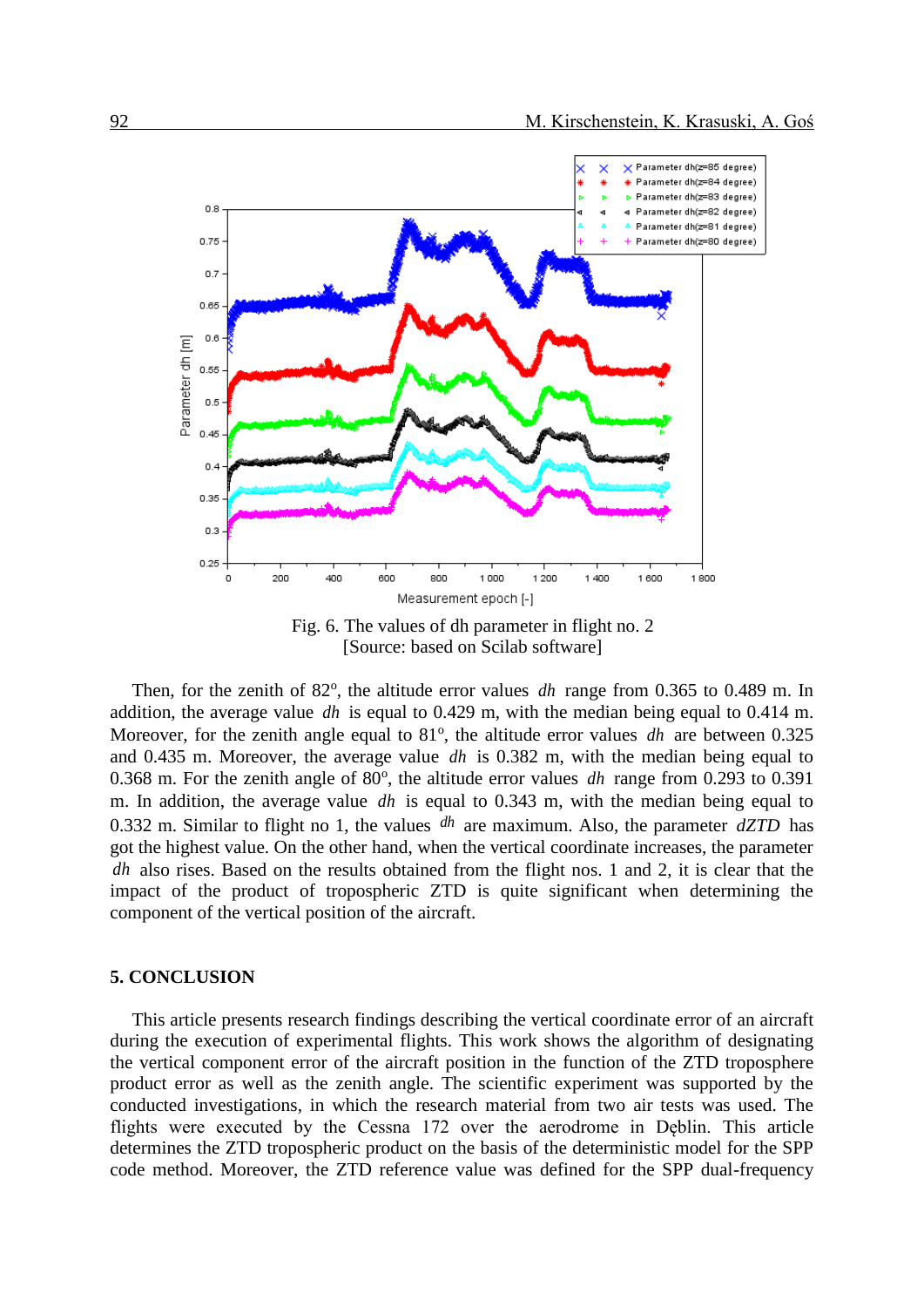measurement technology. The difference in parameter ZTD has allowed estimating the impact of the tropospheric delay on the designation of real aircraft altitude. Based on the obtained results of the investigations, it was discovered that

- in test no 1, the error of designating the altitude coordinate of the aircraft equals between 0.078 m for the zenith angle of  $80^{\circ}$  to 0.443 m for the zenith angle of  $85^{\circ}$ ,
- in test no 2, the error of designating the altitude coordinate of the aircraft equals between 0.293 m for the zenith angle of  $80^{\circ}$  to 0.781 m for the zenith angle of  $85^{\circ}$ ,
- an increase in the error parameter of the ZTD product results in an error increase of designating the altitude coordinate.

The test results can be used in practice for the application of the GPS navigation system in air transport. Moreover, the algorithm presented in this article can also be implemented in the GLONASS system in aviation. The presented work may have a significant impact on research related to the monitoring of the troposphere in air operations and in aircraft navigation.

## **Acknowledgements**

This paper was supported by the Military University of Aviation in the year 2020.

## **References**

- 1. Beutler G., I. Bauersima, W. Gurtner, M. Rothacher, T. Schildknechtt, A. Geinger. 1987. *Atmospheric refraction and other important biases in GPS carrier phase observations, in atmospheric effects on geodetic space measurements*. Monograph 12. Kensington, Australia. P. 15-43.
- 2. Bosy J. 2005. "Precise processing of satellite GPS observations in local networks located in mountain areas". *Zeszyty Naukowe Akademii Rolniczej we Wrocławiu* 522. ISSN: 0867-7964.
- 3. Figurski M. 2001. *Określenie wybranych parametrów atmosfery na podstawie permanentnych obserwacji GPS i ich wpływ na dokładność opracowań pomiarów satelitarnych.* [In Polish: *Determination of selected atmosphere parameters based on permanent GPS observations and their impact on the accuracy of satellite measurements*]. ISBN: 83-88442-29-2. Warsaw: WAT.
- 4. Kleijer F. 2004. "Troposphere modeling and filtering for precise GPS leveling"*. PhD thesis*. Department of Mathematical Geodesy and Positioning, Delft University of Technology. Netherlands.
- 5. Kutsenko O., S. Ilnytska, V. Konin. 2018. "Investigation of the the residual tropospheric error influence on the coordinate determination accuracy in a satellite landing system". *Aviation* 22(4): 156-165.
- 6. Sanz Subirana J., Juan Zornoza J. M., Hernández-Pajares M. 2013. *GNSS Data Processing. Vol. I: Fundamentals and Algorithms.* Publisher: ESA Communications, ESTEC, Noordwijk, Netherlands. ISBN: 978-92-9221-886-7, ESA TM-23/1.
- 7. Schaer S. 1999. "Mapping and predicting the Earth's ionosphere using Global Positioning System". *PhD thesis.* Neunundfünfzigster Band. Vol. 59. Zürich, Switzerland.